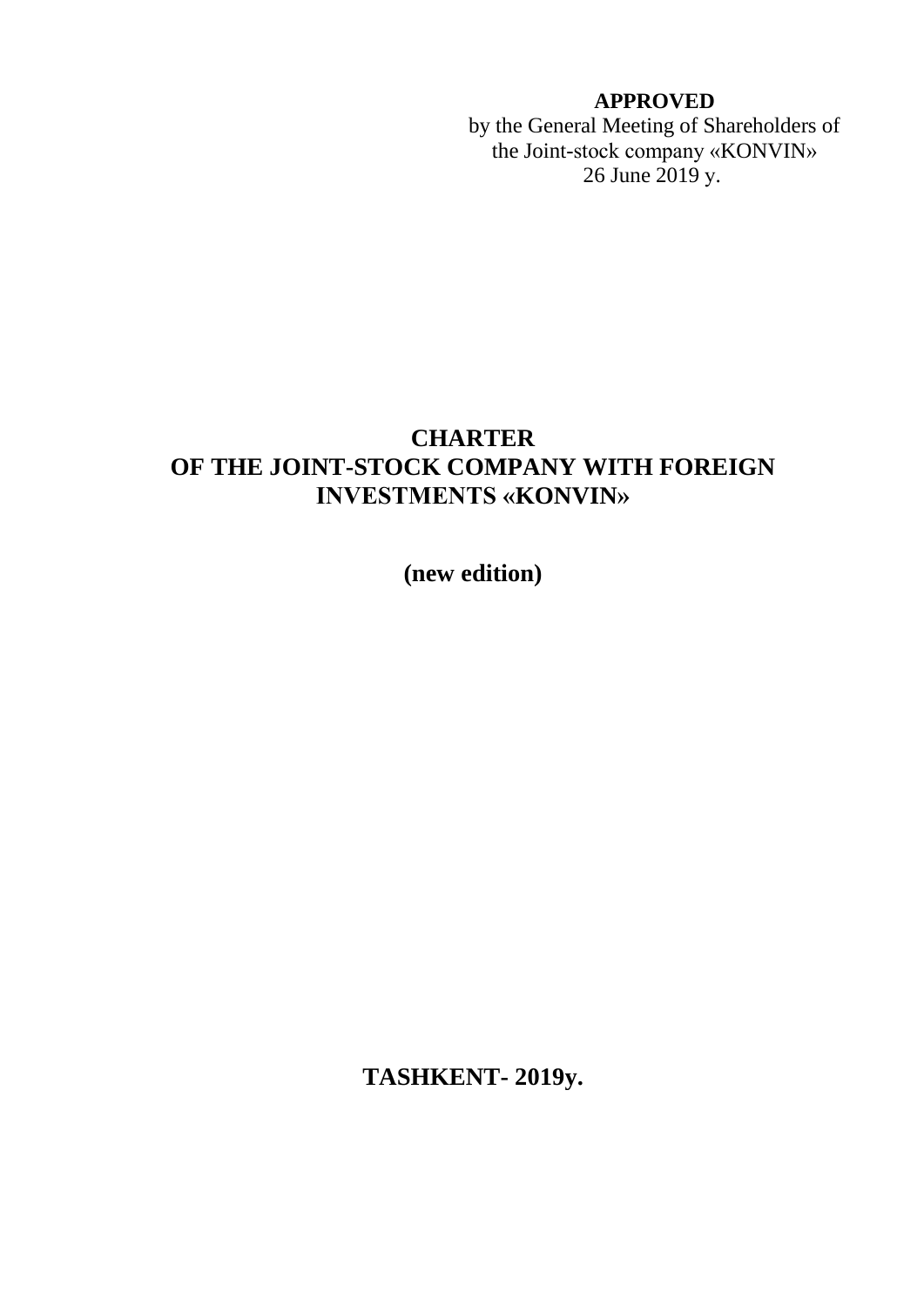#### **Article № 1. GENERAL PROVISIONS**

1.This Charter is developed on the basis of Law of the Republic of Uzbekistan about 'Protection of the joint-stock companies and shareholder rights' (hereinafter referred as the Law) and other legislative documents.

2. JSC «Konvin», hereinafter referred as 'company' is formed on the basis of the Decree of the President of the Republic of Uzbekistan dated January 21, 1994 about 'The further deepening of economic reforms, protecting the interests of private property and the development measures of the entrepreneurship' and registered with № 11 on January 21, 1994 by Ministry of Justice of the Republic of Uzbekistan.

3.The association conducts its activities in accordance with the Civil Code of the Republic of Uzbekistan, Laws about 'Protection of the joint-stock companies and shareholder rights' (06.05.2014 Issue No. 370) and 'The Market of securities' (03.06.2016 Issue No. 387) and other regulatory and legal documents.

4.The full name of the company:

4.1.In the Uzbek language:

-in the Latin alphabet: «Konvin» aksiyadorlik jamiyati;

-in the Cyrillic alphabet: «Конвин» акциядорлик жамияти.

4.2.In the Russian language: Акционерное общество «Конвин».

4.3.In the English language: Joint stock company «Konvin».

5.The shortened name of the company:

5.1. In the Uzbek language:

-in the Latin alphabet: «Konvin» «Konvin» AJ;

-in the Cyrillic alphabet: «Конвин» АЖ.

5.2.In the Russian language: АО «Конвин».

5.3.In the English language: JSC «Konvin»

6.The address of the company:

The location: Tashkent region, Bustonlik district, Gazalkent city, Zavodskaya street, house № 48.

The mail address: The location: Tashkent region, Bustonlik district, Gazalkent city, Zavodskaya street, house № 48.

7.The e-mail of the company: oaokonvin@mail.ru

8.The company's official corporate website: http://www.aokonvin.uz.

### **Article № 2. THE LEGAL STATUS OF THE COMPANY, LIABILITY**

9.Company is the legal entity will have its own private property which is taken into account in the independent balance, including the property given to its authorized capital, can get and implement the property and personal non-property rights on behalf of its own, undertake the obligations, may be the claimant and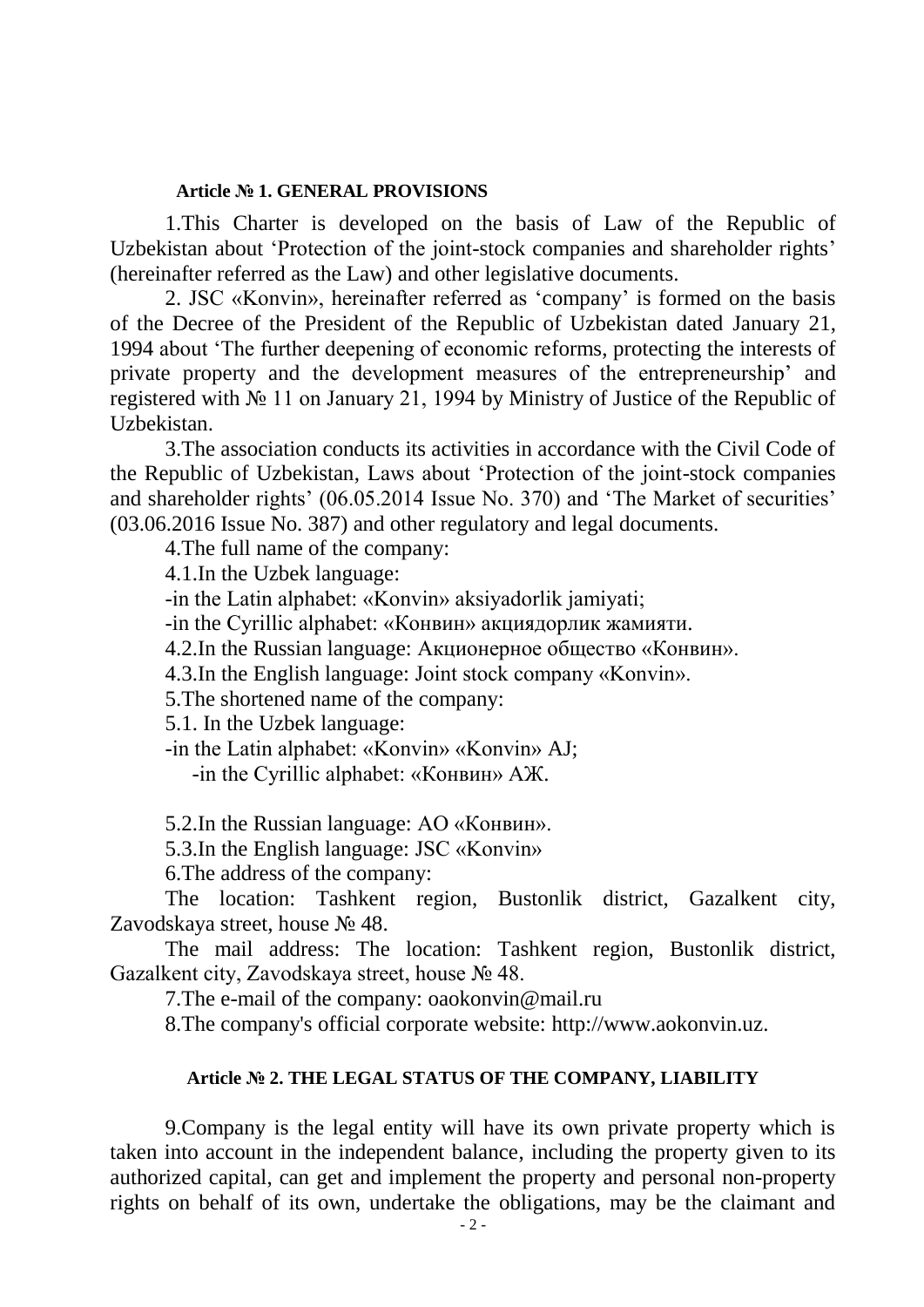respondent at the court.

10. From the moment of the state registration, company will get the status of a legal entity. The duration of the company functioning is not limited.

11. The company has the right to open bank accounts in and outside the territory of the Republic of Uzbekistan.

12 The company must have a round stamp with its full name in the official language and the location. At the same time, the company name may also appear in any other language in the stamp.

13. The company has right to own the stamps and letterheads with its name, image, also the duly registered trademark and another means reflecting the private signs of the participants, goods, works and services of the civil appeal.

14. The company on its obligations will be liable with all corresponding property.

15. The shareholders are not responsible for obligations of the company and take the lead to cover the risk of losses associated with its activities within the framework of the value of their own shares.

16. The shareholders who have not fully paid the cost of shares will be joint and several responsible on the obligations of the company within the framework of their respective part of the value of the shares have not been paid.

17. The company is not responsible for the obligations of its shareholders.

18. If the bankruptcy of the company was caused by the illegal actions of a person who acts as a shareholder and has the right to give mandatory instructions for the company, in case where the property of the company is not enough, the subsidiary responsibility for the obligations of company can be transferred to the duty of this shareholder. The shareholder will have the right to give mandatory instructions only when this right is stipulated in this charter.

19. The bankruptcy of the company is considered to be caused by shareholder actions only when the shareholder who has the right to give mandatory instructions for the company has used this right to carry out this action by company, being acknowledged of the bankruptcy of the company as a result of carrying out these actions.

20. The state and its agencies are not responsible for the obligations of company and the company is not responsible for the obligations of the state and its agencies.

### **Article № 3. THE FIELD OF ACTIVITIES (MAIN DIRECTIONS) AND GOALS OF THE COMPANY**

21. The company is the commercial organization and its main goal is to benefit from financial and economic activities.

22.In order to achieve the main goal, the company is carrying out the following types of activities and services:

- manufacture and processing of wine, vodka products, including alcoholic beverages, from domestic products and their sale to legal entities;

- production of food and consumer goods;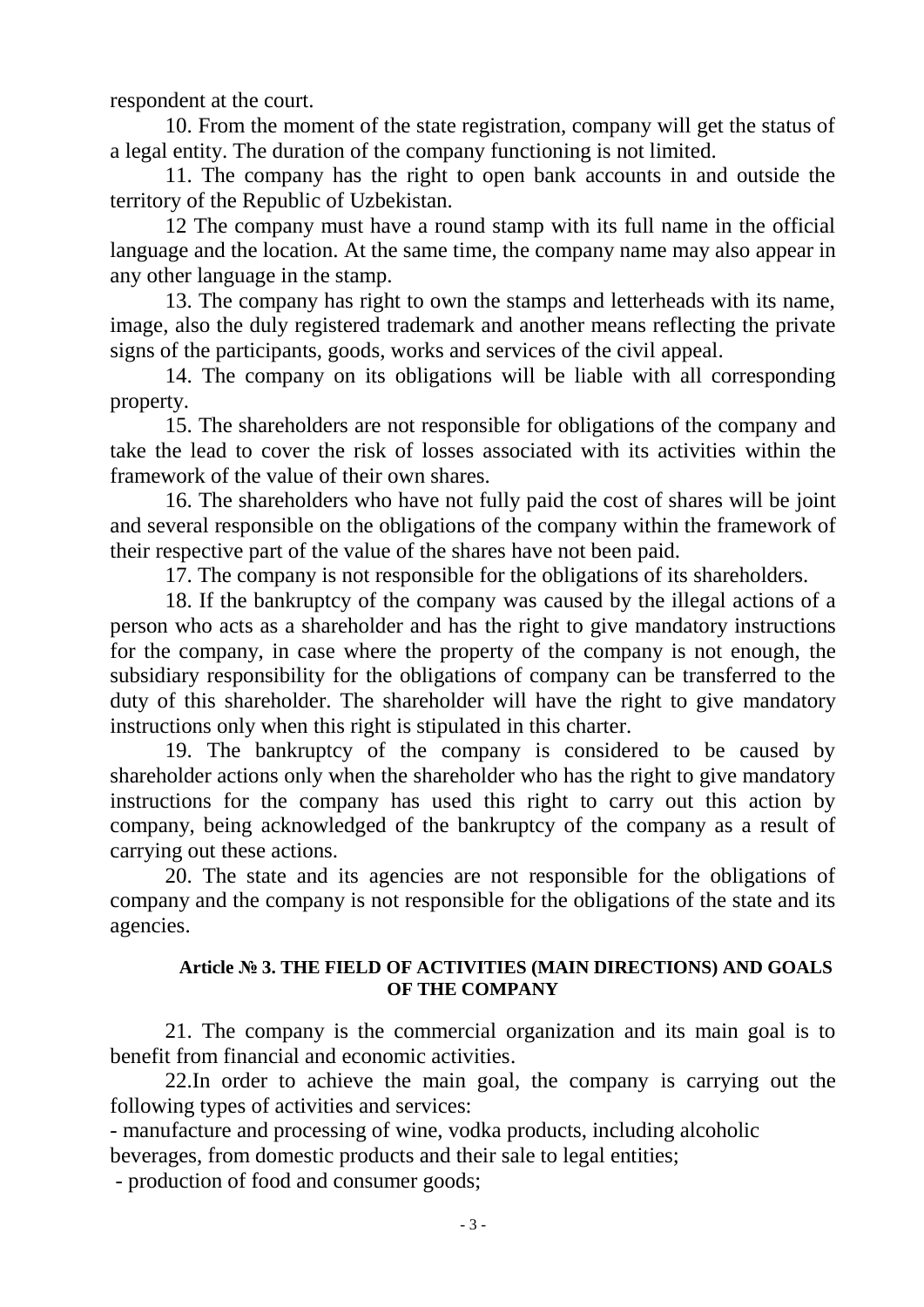- production and delivery of competitive, high-quality products to the domestic and foreign markets:

- creation of conditions for the enterprise to rationalize the enterprise with the technical equipping, modernization and attracting foreign investors and investments;

- stabilization of financial and economic status of the enterprise and creation of socio-economic conditions for enterprises;

- implementation of foreign economic activity on the basis of mutually beneficial cooperation;

- training highly qualified personnel and training of personnel for their own needs in cooperation with higher education institutions based on contracts;

- activity on the basis of agreements with legal entities and individuals on the territory of the Republic of Uzbekistan and abroad, based on the interests of the enterprise and shareholders;

- purchase, sale, leasing and renting movable and immovable property on the territory of the Republic of Uzbekistan in accordance with the current legislation;

- production and processing of agricultural products;

- production and sales of industrial products;

- introduction of advanced methods of management, special technique and information technologies;

- accession to associations, unions, consortia, stock companies and societies and other associations;

- recruitment and processing of secondary raw materials, agricultural products, production of waste;

- production of building materials;

- car service;

- carrying out professional activities in the securities market (investment activity on the securities market);

- organization of customs warehouses;
- retail and wholesale trade;
- provision of public services to the population;
- freight forwarding services; repair of equipment, motor vehicles;
- organization of physical-health complexes;
- material and technical supply;
- organization of public catering systems;
- foreign economic activity;
- advertising-decoration activity.
- carry out other types of activity defined by the legislation in the established order

# **Article №4. THE AMOUNT OF AUTHORIZED CAPITAL OF THE COMPANY**

23.The authorized capital of stock exchange consists of the nominal value of exchange shares of shareholders and is expressed in the national currency of the Republic of Uzbekistan. The nominal value of the shares issued by the exchange is the same.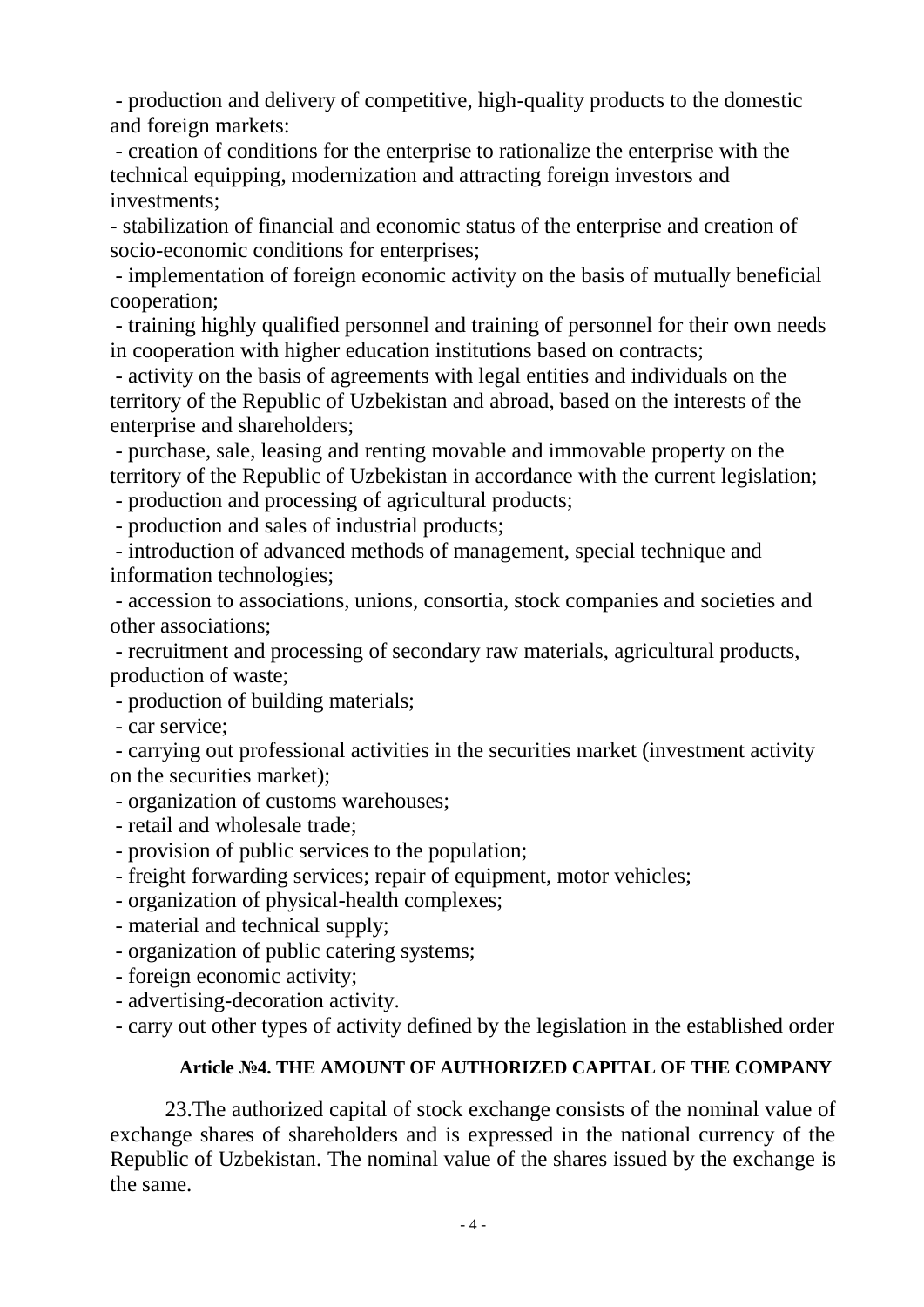The authorized capital of stock exchange is amounted to 2 830 626 000 ( two billion eight hundred and thirty million six hundred and twenty-six thousand ) sum and divided into 19 584 (nineteen thousand five hundred and eighty-four) shares of preferred stock and 1 058 752 (one million and fifty-eight thousand seven hundred and fifty-two)common shares with the nominal value of each one - 2 650 (two thousand six hundred and fifty) sum.

### **Increasing the authorized capital of the company**

26.The authorized capital of stock exchange may be increased through the placement of additional share.

27.Additional shares will be placed within the framework of the number of shares issued in this Charter by the company.

The amount of announced shares that may be additionally placed in order to increase the authorized capital of the company consists of the common shares with the nominal value of 2650 sum.

28. The total price, number, type, nominal value, order, method, term, placement (issue of shares on the stock exchange and organized OTC market), order of payment for shares, failed to be executed in the decision on increase of charter capital through placement of additional shares and the order of repayment of the accepted payment instruments for the shares in case of recognition as invalid.

29.The additional shares will be placed through the outdoor and indoor subscription methods.

30.The decisions about increasing the authorized capital of stock exchange and the appropriate amendments to the charter of the company will be accepted by the Supervisory Board of company.

31.In the decision about increasing the authorized capital of stock exchange through placement of additional shares will be determined the number of additional shares to be placed, the terms and conditions of their placement as well as the price of sales of these shares for shareholders who according to the legislation and the present Charter have the referential rights to purchase shares.

32.The decision on not using the preferential right and the decision on the validity period of such a decision may be accepted by the majority of votes of owners of the voting shares that are participating in the general meeting of shareholders. The term of validity of such a decision cannot be more than a year from the moment of adopting this decision.

33.The list of those who have the preferential right will be formed based on information of the company's shareholders register on the date of adoption of decision on issuing securities.

34.The price of the placement (the placement of securities to the stock market and outside the organized OTC market) of shares during the decision making about the placement of shares, including the placement among the shareholders will be determined proceeding from the emerging market prices at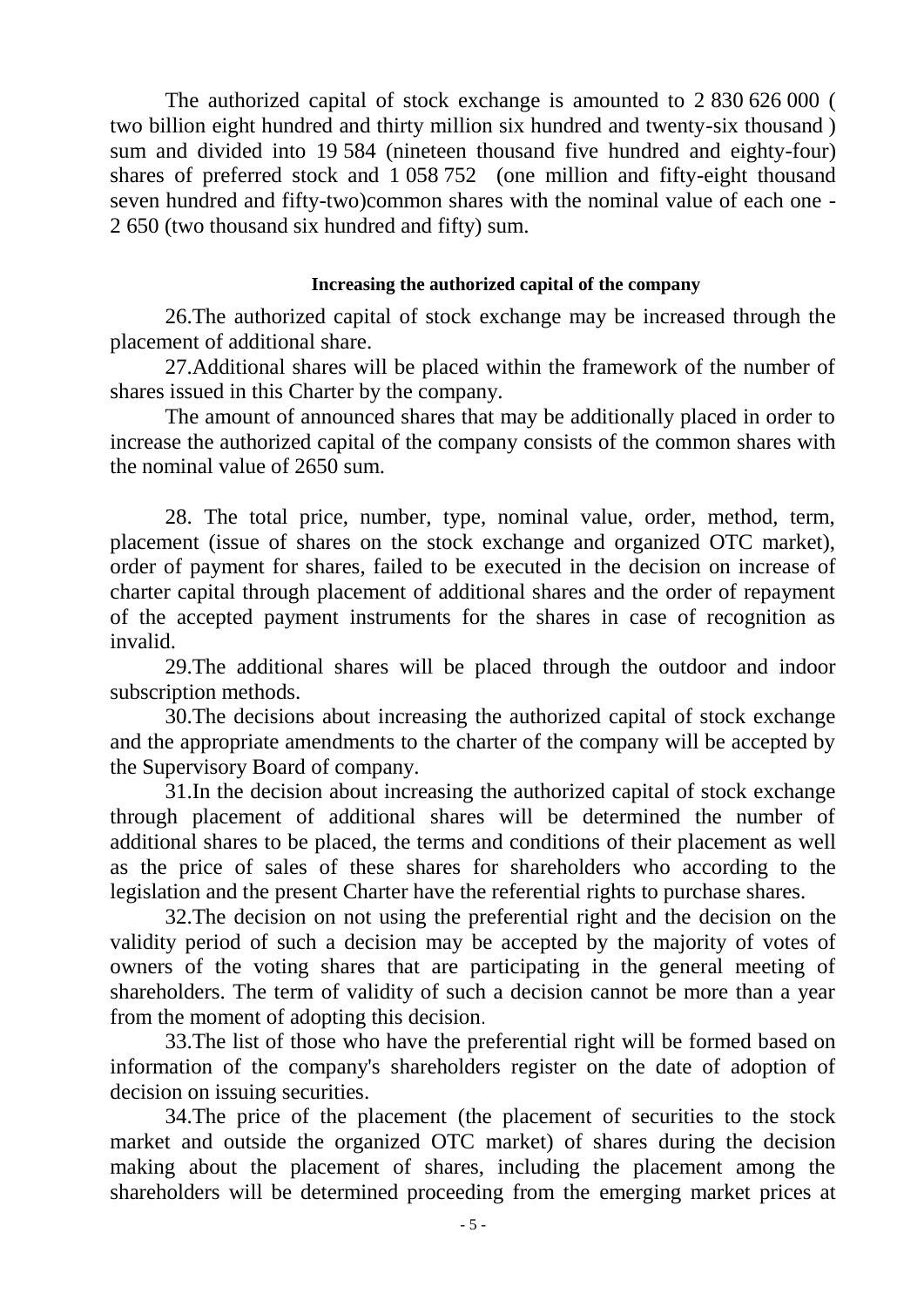trading platforms of the organizers of the sale of securities.

If the payment of additional shares of stock exchange while increasing the authorized capital of stock exchange will be paid at the expense of its own capital and at the expense of dividends of adopted decision about the payment through the additional shares, the placement of these shares will be implemented at the nominal value of the shares of the company.

35.The decision about the formation of the state's share in the authorized capital of company due to the state tax or other debts will be accepted by the general meeting of the shareholders of the company with the simple majority of vote of shareholders when there are the owners of at least two-thirds of the placed voting shares of the company.

# **Reducing the authorized capital of company**

36.The authorized capital of company may be reduced through the reduction of the nominal value of shares or the total number of shares.

37. While making the decision to reduce the authorized capital, the general meeting of shareholders provides the reasons for the reduction of the authorized capital and determines the procedure of reduction.

# **Article № 5.TYPES OF SHARES OF STOCK EXCHANGES**

38. Shares of stock exchange are the common and its accounting is recorded in non-documentary form.

39. The rights to shares will go to the shareholder from the moment of entering the appropriate revenue record into his custody account and is approved with the copy from custody account which is given by the depositary in accordance with the procedure established by the law.

39. The owners of privileged shares receive the nominal value of their shares until the property is dispersed between the common stock holders at the moment of distribution of their property in the event of liquidation of the company.

40. The purchase price of preferred shares by the Company is determined according to their market value..

41. Dividends will be paid from the net profit left at the disposal of company and(or) from the retained earnings of previous years.

42. Dividends may be paid by money or other legal instruments or shares of the Company and other securities by the decision of the general meeting of shareholders.

Dividends on preferential shares of the Company are not allowed in the form of securities.

43. Dividends are distributed among shareholders in proportion to their number and type of shares.

Privileged stock gives the right holder the right to receive dividends for the first time in the amount of 25% of the nominal value of one share per year.

44. The company pays dividends on placed shares once a year according to the results of the year, except for the cases envisaged by the legislation.

The decision about the payment of dividends on common shares, the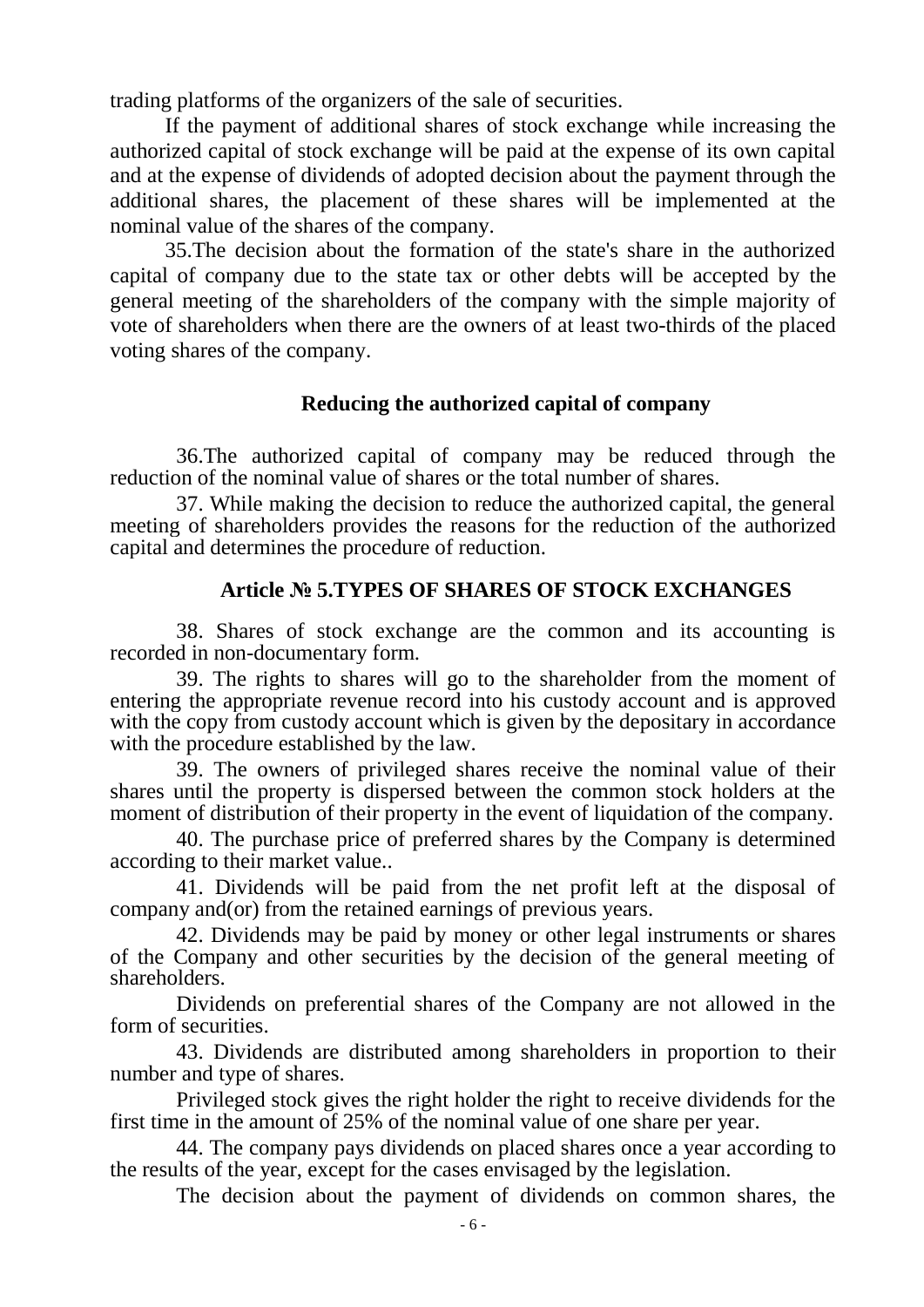amount of dividends, the terms and conditions of its payment is accepted by the general meeting of shareholders based on information of financial reporting and when there is the audit report about the reliability of financial reporting. The payment of dividends must not be later than 60 days from the moment of accepting this decision.

#### **Article № 6.THE RESERVE FUND OF COMPANY**

45The company at the expense of the net profit organizes the reserve fund and other necessary funds for the activity that will be determined in the general meeting of shareholders.

46. The reserve fund of company is intended for the compensation of the cost of the company, the disposal of corporate bonds of company, payment of dividends on preferred shares and to buy back shares of company in case when there is no other means.

47. The reserve fund will be established not less than 15% of the authorized capital. Every year, to the reserve fund will be contributed 5% of net profit until it reaches a specified amount.

48. When reserve fund has been spent in whole or in part, it will be restored with the payments of the net profit.

### **Article № 7.THE STRUCTURE OF THE BOARD OF COMPANY**

49. Administration bodies of company:

-The general meeting of shareholders

-Supervisory Board

-The executive body (Management and his chairman)

# **Article № 8.THE GENERAL MEETING OF COMPANY`S SHAREHOLDERS.**

50. The general meeting of shareholders is the top management body of company.

51.The company has to conduct the annual general meeting of shareholders (the next). The annual general meeting of shareholders must be conducted not later than 6 months after the end of the year. The general meeting of shareholders (annual) of company is usually conducted every year in June.

52.The owners of at least 1 % of shares of company have the right to introduce the suggestions on the daily procedures of the general meeting of shareholders, distribution of the profit, proposing the candidates to the management and controlling bodies( with the possibility of changing until the end of general meeting). This kind of suggestions should be provided not later than 90 days from the end of the financial year.

53. The notice on the general meeting of shareholders shall be published not later than twenty one days from the date of the general meeting of shareholders, but no later than thirty days prior to the date of the general meeting of shareholders, on the Single portal of corporate information, the official web-site of the company and in the mass media, and also sent to the shareholders by e-mail.

54.The following objectives are provided for the annual general meeting of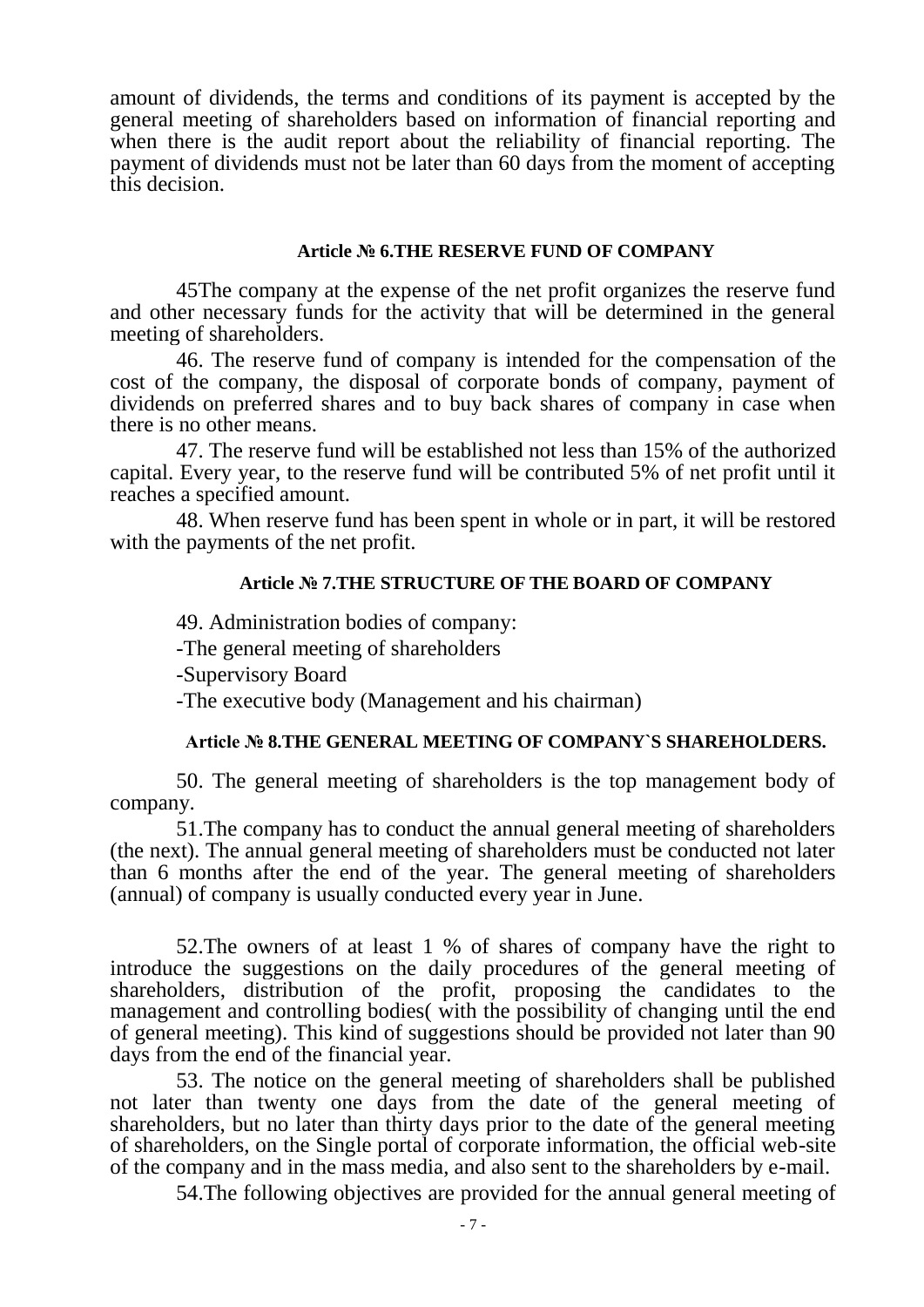shareholders

Selecting the supervisory board;

Selecting the Audit Committee;

Prolonging, reforming and cancelation of validity of agreement with the principal of the executive body of company;

Reporting on the fulfillment of business-plan and the annual report of company;

Reports about the measures which are taken to achieve the development strategy of the Supervisory Board and Executive Body

Distribution of profits and losses;

Listening to the conclusions of Auditory Committee and reports of the supervisory board on the following the established laws related to the management of company as well as the issues within the competence of Auditory Committee and the supervisory board.

Other issues also can be observed at the meeting.

55. The general meeting of shareholders that is held except for the annual general meeting of shareholders is the extraordinary meeting.

56.The general meeting of shareholders is led by Chairman of the Supervisory Board, in the absence of him for a valid reason, by one of the members of the Supervisory Board.

57. The competence of the general meeting of shareholders includes the followings:

Adding changes and amendments to the Charter of company or approval of the new edition of the Charter of company;

Reorganization of the company;

Liquidation of the company, appointment of a liquidator (the liquidation committee) and approval of the intermediate and final balances of the liquidation;

Determination of the structure of the Supervisory Board, election of its members and early termination of powers of members;

Determination the maximum amount of shares issued;

Reduction of the authorized capital;

Purchase of placed shares of the company;

Approval of the organizational structure of the company, election(appointment) of head of the executive body of the company;

Election of members of the Audit Commission and the early termination of their powers, as well as approval the regulations on the Audit Commission;

Approval of short-term and long-term development strategy of company with clearly defined periods taking into account the main activities and purpose of the company and annual report of the company;

Distribution of profits and losses of the company;

Listening to the conclusions of Auditory Committee and reports of the supervisory board on the following the established laws related to the management of company as well as the issues within the competence of Auditory Committee and the supervisory board

Approval of laws stipulated in this charter and in article № 35 of the law of the Republic of Uzbekistan about 'Joint-stock companies and protection of shareholder rights' on not using the preferential rights;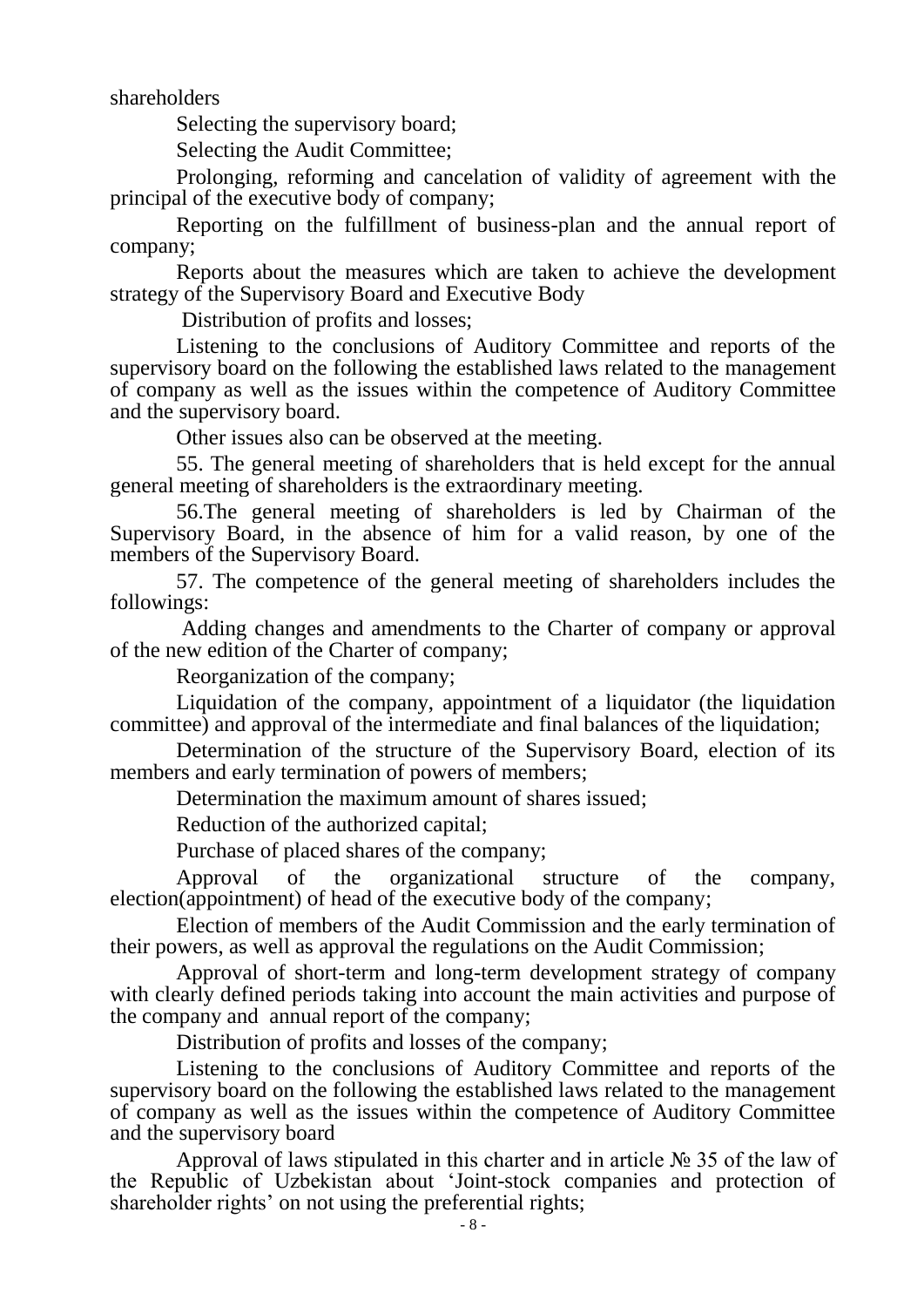Approval of regulations of the general meeting of shareholders;

Crushing and enlarging the shares;

In accordance with chapter 8 of the law of the Republic of Uzbekistan about 'Joint stock companies and protection of shareholders' rights', make a decision about forming a large contract on the property which make up more than 50 % of the amount of the net assets of the company on the date of making a decision about forming a contract on book value or purchasing value;

In accordance with chapter 9 of the Law of the Republic of Uzbekistan about 'Joint stock companies and protection of shareholders' rights', make a decision about forming a contract with affiliated person of the company;

Making a decision about taking an obligation to comply with the recommendations of the Corporate Governance Code and approval of form of message`s disclosure;

Approval of the regulation about the management bodies of company, including internal controls, dividend policy, the procedure of actions during the conflict of interest;

Making a decision about conducting the analysis on compliance of business processes and projects with the objectives of the development of Company through attracting the professional organizations – consultants every year;

Determination of agreements related to the current economic activity of the stock exchange;

Determination of the procedure and conditions of providing(getting) humanitarian aid or sponsorship, making a decision about giving the competence of implementing them to the supervisory board;

Determination(approval) of the procedure of voting by e-mail(confirmed with digital signature) or through their authorized representatives or conducting the general meeting in the form of video-communication;

Determination(approval) of the procedure of practical assistance to the Adviser`s commission or involvement of independent experts to carry out their function ( For example, investment advisor or other professional participants of the securities market)

Determination(approval) of the procedure of covering the costs of conservation of the minority joint committee at the expense of company`s funds;

Determination of the requirements on the form and content of reports of company management and control bodies reporting to the general meeting of shareholders, the duration of the general meeting of shareholders;

Making a decision about amendments and additions on increasing the authorized capital (equity capital) of the stock exchange and reducing the number of issued shares of the company;

Solution of the other issues according to the legislation.

58.The right to participate in the general meeting of shareholders is carried out by the shareholder personally or through his representative. The representative of shareholder operates in the general meeting of shareholders based on power of attorney concluded in written form.

59.The decisions taken by the general meeting of the shareholders are placed on the corporate web site of Company and in a single portal of the corporate information within the terms established by law. If the shares and other securities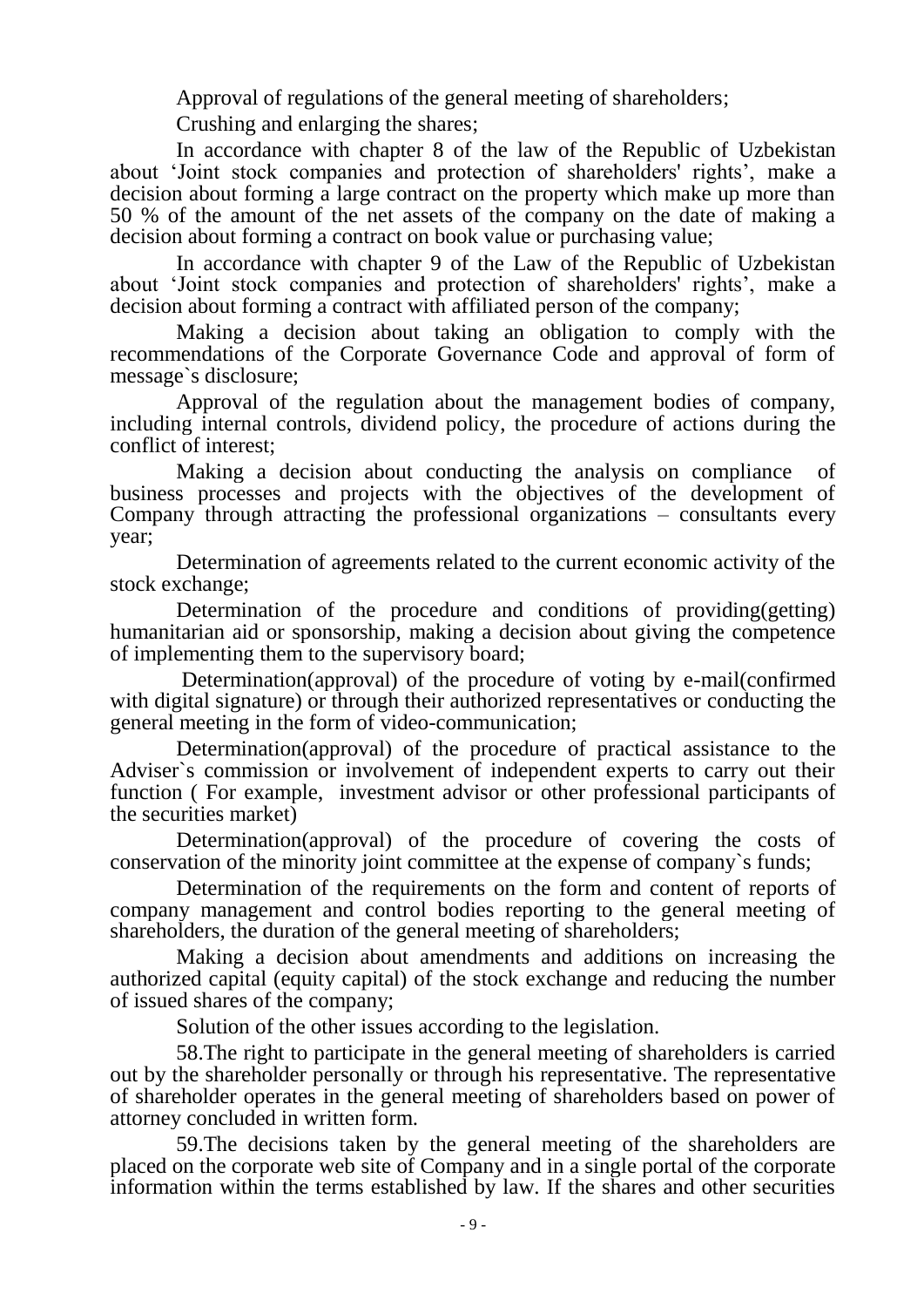of company are included in the quotation sheet of the stock exchange, these decisions will also be placed on the website of the stock exchange.

60.Shareholders, including minority shareholders may form a stock agreement for the formation of a joint position in the voting.

61.Minority shareholders of company should not request documents unreasonably and interfere with the activities of the management body through the use of confidential information, trade secrets.

62.The general meeting of shareholders is convened and held on the basis of Regulations of Company about 'The general meeting of shareholders'.

### **Article № 9.THE SUPERVISORY BOARD OF COMPANY**

63.The Supervisory Board carries out the general management of company, except for the issues related to the competence of the general meeting of shareholders.

64. The members of the Supervisory Board are elected for a term of one year by the general meeting of shareholders. The number of members of the Supervisory Board of company consists of 5 people.

At least one member of the supervisory board who is proper to the criteria of an independent member reflected in the Corporate Governance Code (but not less than 15% of the number of members of the Supervisory Board envisaged in the charter) - is recommended and elected by the major shareholders as agreed.

65.The competence of the supervisory board of the stock exchange include the followings:

Determination of the priority directions of activity of the company by regular listening to the report of the executive body about the measures taken to achieve the implementation of indicators of the business plan of company, including the development strategy;

Calling the annual and extraordinary general meetings of shareholders, except for cases stipulated by the law;

Preparation of the agenda of the general meeting of shareholders, setting the date, time and place of conducting;

Informing the shareholders about conducting the general meeting and determination of the date of the formation of the shareholders' register for participation;

Adding the issues stipulated in the second paragraph of the first part of Article№ 59 of the law of the Republic of Uzbekistan about 'Joint-stock companies and protection of shareholders' rights' to the general meeting of shareholders for resolution;

Organization of the determination of the market value of the property;

Election (appointment) of members of the executive body of company (except for chairman), prematurely termination of their powers;

Determination of the amount of the remuneration and (or) compensation of the executive bodies of company, determination of the boundary amount of specified payments linking it to the important indicators of efficiency determined by the law about 'The introduction of criteria for evaluating the effectiveness of activities of joint-stock companies that are the state share and other business entities' that is confirmed by the decision№207 of The Cabinet of Ministers of the Republic of Uzbekistan.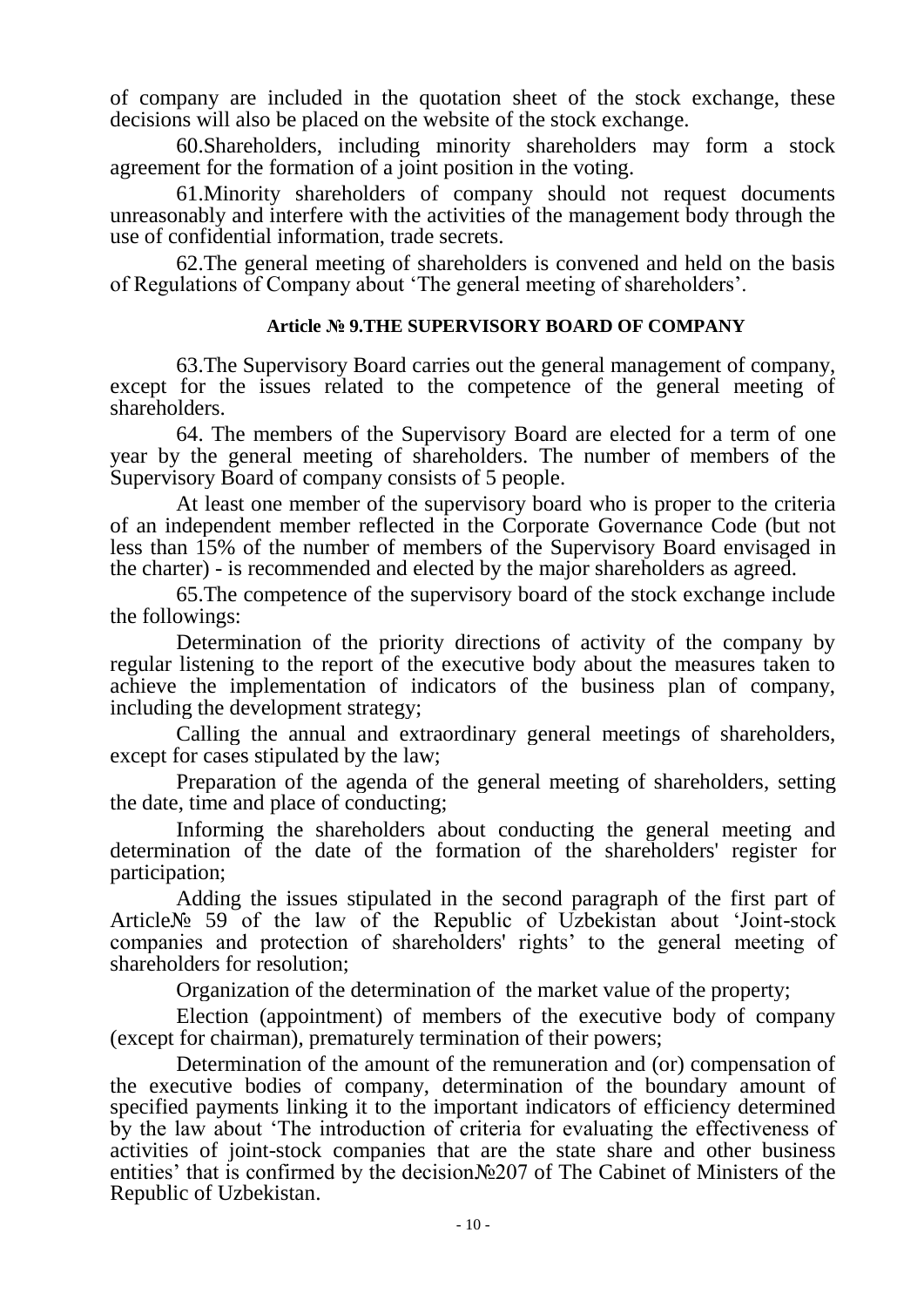Appointment of a corporate consultant and determining the procedure for approval of its activity;

Approval of the annual business plan of company not later than December 1 of the current year;

Organization of the internal audit service and the appointment of its staff, as well as listening to its quarterly reporting;

Access to any documents relating to the activities of the executive body of company and getting these documents from the executive body to carry out the duties of the Supervisory Board. The Supervisory Board and its members can use the documents only for objectives of service;

Making a decision about conducting the audit investigation in accordance with international audit standards of financial reporting concluded according to the audit, including international standards.

Making a decision about the determination of the largest amount of remuneration paid to the audit organization and its services;

Giving the recommendations on the amount of remuneration and compensations that are paid to members of Audit Commission;

Giving the recommendations on the amount, form and procedure of dividend payment;

Using of the reserve fund and other funds;

Establishment of branches and representative offices;

Establishment of subsidiaries and affiliated companies (they are organized in the form of Joint-stock company or limited liability company);

Making a decision about concluding the major agreements and (interest) agreements with the affiliated entities of company by company in cases specified in the law;

Formation of agreements related to the participation of commercial and non-profit organizations of company through the procedure established by the law;

Making a decision about releasing the corporate bonds, including shares convertible to bonds;

Making a decision about purchasing back the corporate bonds of company;

Making a decision about adding the amendments and additions on increasing the authorized capital of the company, as well as increasing the authorized capital and reducing the number of shares issued by company to the charter;

Determination of the issuing price of shares ( to securities exchange market and external market from organized OTC);

Making a decision about releasing the derivatives of securities;

Making a decision about providing(getting) the humanitarian aid and (or) sponsorship (charity) only on the basis of terms and conditions defined by the general meeting of shareholders as well as limits established by the law, by the disclosure of this information to all shareholders;

Organization of Committees (Working groups) consisting of the members of the Supervisory Board, the executive bodies, staff of the company and involved experts (the appropriate specialists, the teachers of higher educational institutions in the field and others) on identifying and solving the related issues, including conflict situations and other issues;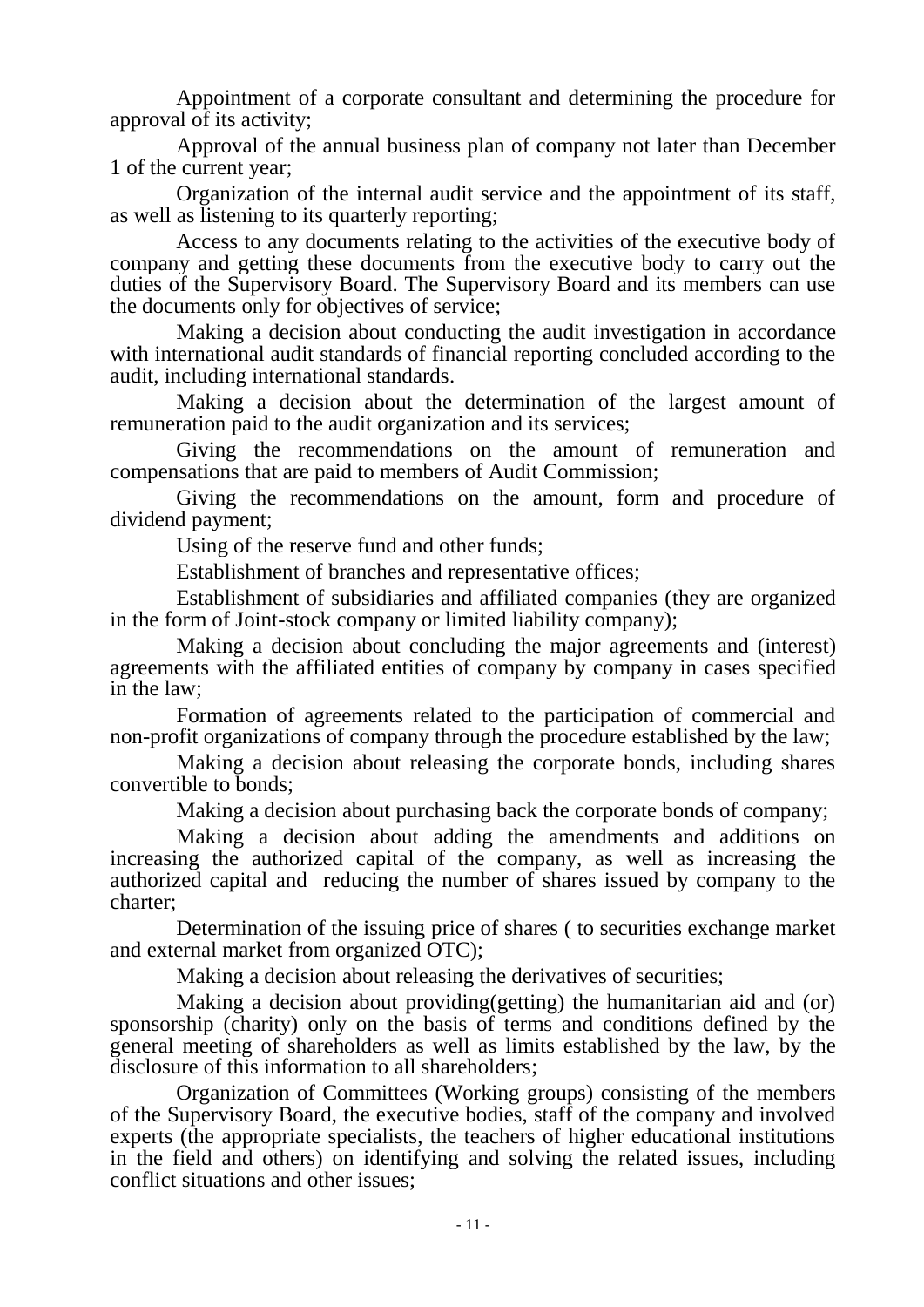Solution to the other issues in accordance with the law.

66.The election of the members of the Supervisory Board carried out by cumulative voting. In the cumulative voting, the number of votes related to each shareholder is multiplied by the number of persons to be elected as members of the Supervisory Board and in this way shareholder has right to give obtained votes fully to one candidate or distribute them among two or more candidates. Candidates with the most number of votes are considered to be elected to the Supervisory Board of the company.

67.Chairman of the Supervisory Board is elected from themselves by a majority of votes of Board members. The Supervisory Board has the right to reelect its chairman with a majority of the total members.

68.Chairman of the Supervisory Board organizes its work, convenes the meetings of the Supervisory Board and does a chairmanship in it, organizes the minutes of the meeting, signs the labor contract with the members of the management.

69.In case, when the Chairman of the Supervisory Board is absent, his functions are carried out by one of the members of the Board

70.Meetings of the Supervisory Board are convened and conducted at least once every quarter by the Chairman.

The owners of at least 1% of the common stock of company have the right to require the calling of a meeting of the Supervisory Board and offer a proposal on the agenda.

71.The decisions in the Supervisory Board meeting are made by a majority of votes of those who are present at the meeting, if other cases are not provided in the legislation. During the solutions of issues at the meeting of Supervisory Board, each member of the Board has one vote. One member of the Supervisory Board does not have the right to give his own voice to the other member of the Board. In case of equal votes of the members of the Supervisory Board, the vote of the Chairman of the Board is considered to be decisive.

72.In the meeting, the members of the Supervisory Board may participate in the meeting through conference connection via video and audio equipment, in this case, their voices for decision making are not considered as a given in absentia.

73.The Supervisory Board and its Chairman must work in the interests of Company while exercising their rights and fulfilling their obligations. They are responsible in front of the company and its shareholders in accordance to legislation and this charter.

74.The Supervisory Board works on the basis of regulation about 'The Supervisory Board' confirmed by this Charter and the general meeting of shareholders.

#### **Article № 11.THE EXECUTIVE BODY OF COMPANY**

75.The leadership to the daily activities of company is carried out by the management and the Chairman. The competence of the management includes all the issues related to the daily leadership of the daily activity of the company, except for the issues within the competence of the general meeting of shareholders and the Supervisory Board.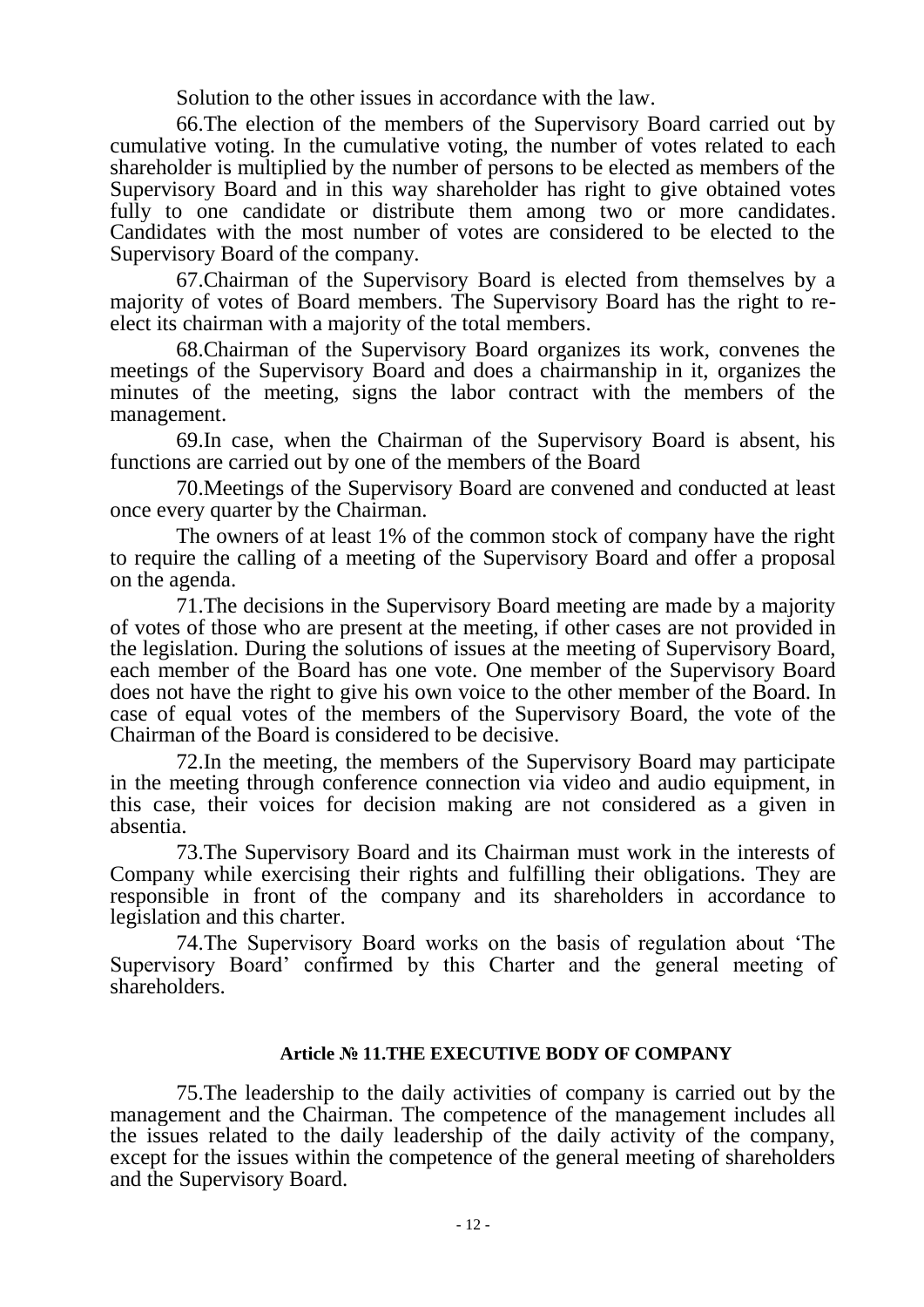76.The powers of the executive body under the agreement may be given to the reliable commercial organization(reliable management) according to the decision of the general meeting of shareholders. Terms of the contract approved by the Supervisory Board, if another rule is not stipulated by the Charter of the company.

77.Chairman of the Board manages the daily operations of the Company and carries out the operational management in accordance with the legislation of the Republic of Uzbekistan, the Charter of the community, the decisions of the general meeting of shareholders and the Supervisory Board.

78.Chairman of the Board according to this charter organizes the implementation of decisions of the general meeting and the Supervisory Board and reports to them.

79. The Chairman of the Board is elected (appointed) by the General Meeting of Shareholders. The contract with the company is signed by the chairman of the Supervisory Board.

80. Board members are elected (appointed) by the Supervisory Board. The labor contract with them is signed by the Chairman of the Board on behalf of the Company.

81.The decision about the appointment of the Chairman of the Management and its members are usually made based on competitions, which foreign managers can also take part in.

82.The members of the executive body participating as a shareholder representative do not participate in voting on the issue of election of members of the executive body.

83.The amount of the remuneration and (or) compensation paid to the Chairman of the Board and its members are determined in a connection with the key indicators of effectiveness specified with the decision about 'The introduction of criteria for evaluating the effectiveness of activities of joint-stock companies that are the state share and other business entities' that is confirmed by the decision№207 of The Cabinet of Ministers of the Republic of Uzbekistan.

84.The competence of Management includes following:

The appointment of the heads of the structures of company(except for the heads of branches and representative offices);

Determination of the amount of salary and bonuses of workers and employees;

Approval of the officer's instructions;

Listening to the reports of heads of the structures at the end of each quarter;

The decision-making on the agreement related to the confiscation of property by the company or giving to another person or the possibility of confiscation of giving to another person or several interconnected agreements, in case if before the adopted resolution prior to the date of agreement, the book value of the property that is given to another person or acquired makes up from 5 % to 15 % of the amount of the net assets of company on financial report for the previous reporting date, with the exception of in connection with the placement of shares and other securities transactions.

The cancellation of the main means of the company.

85.These are included in the powers of Chairman of the Management: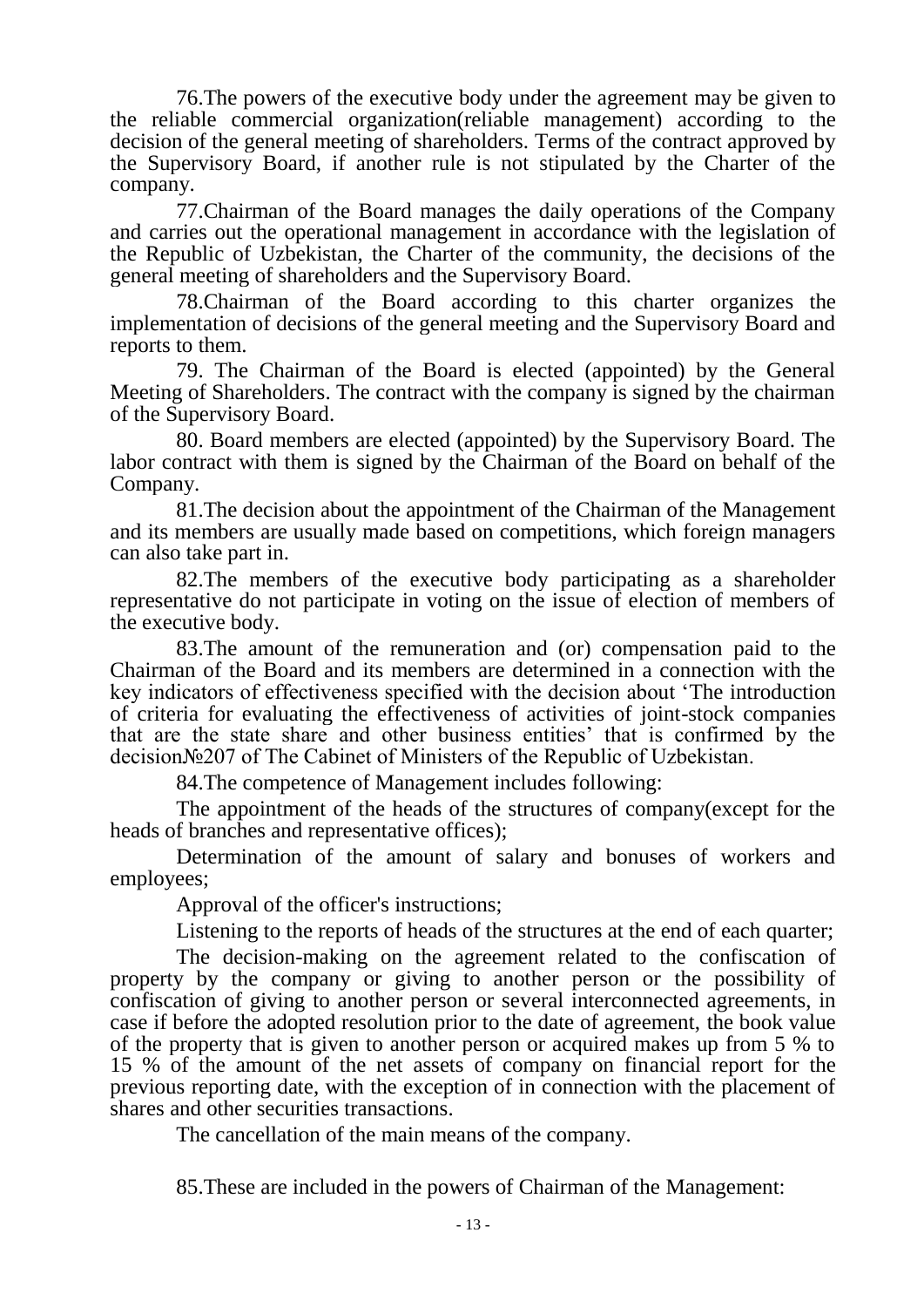Management of the activities of company in accordance with the powers given to him by the Supervisory Board and this charter;

Work on behalf of the company without power of attorney and defend its interests;

Conclude the agreements, the appointment of the head of a branch or representative office of the company on behalf of the company;

According to the consent of the Supervisory Board to participate in its work with the advisory vote;

appointment of the head of a branch or representative office of the company;

Approval of the member states, recruitment of the staff (workers), conclude and cancel the labor contracts with them, the application of disciplinary measures against them, ensuring the maintenance of labor and executive discipline by staff;

Give a power of attorney on behalf of the company in accordance with the current legislation;

Release the command and regulations which are obligatory for all employees of the company and give the instructions;

Management of the current activity within the framework of its powers by providing an effective and stable operation of the community;

The organization of the implementation of the resolutions of the general meeting of shareholders and the Supervisory Board

The organization of accounting in the company, including the transformation of financial reporting to the international standards in order to announcement;

Disclosure of information on the activities of the company in accordance with the law;

Ensuring the provision of annual reports and other financial reports to appropriate authorities in a timely manner, including the information about the activities of company that are sent to shareholders, creditors and other recipients;

The organization of the work of the archives of company and ensure the integrity of its documents;

Complying with current legislation and internal documents of the Company;

The work of the management of the exchange is led by Chairman of the Supervisory Board or chairman operating on the basis of a contract signed by person authorized by the Supervisory Board.

In the exchange agreement with the Chairman of the Board should be included his obligations on improving the effectiveness of the exchange and periodicity of the reports, provided to the general meeting of shareholders and the Supervisory Board, on the progress on the implementation of annual business plan;

86. Management and its chairman must work in the interests of Company while exercising their rights and fulfilling their obligations. They are responsible to the company and its shareholders in accordance with the legislation and this charter.

87. Management and its chairman will work on the basis of Regulations about 'The executive body' confirmed by this Charter and the general meeting of shareholders.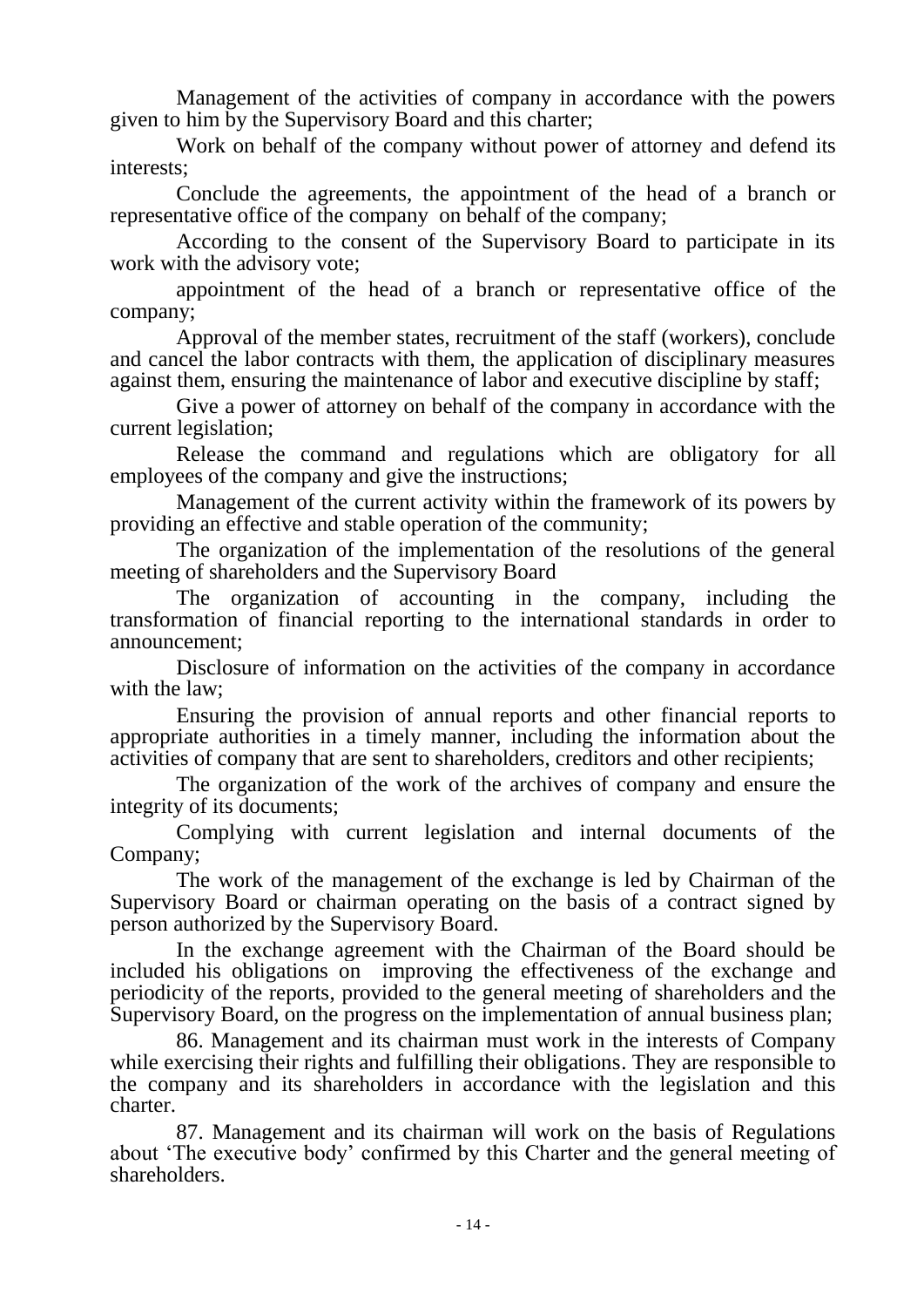### **Article № 13.MONITORING ACTIVITIES OF THE COMPANY**

88. The general meeting of shareholders elects the Audit Commission for one year for the control of financial and economic activities of the company. Audit Committee of the company consists of 3 people.

89.Chairman of the Management must submit the documents about financial and economic activity to the Commission at the request of the Audit Commission.

90. The Audit commission in accordance with applicable law have the right to demand the calling of an extraordinary general meeting of shareholders.

91.The members of the Audit Commission cannot be at the same time a member of the Supervisory Board and hold any other positions in the management bodies of the Company. The same person cannot be elected for the structure of the Audit Commission of the same Company more than 3 times in the sequence.

92. Inspection of financial and economic activities of the company is carried out according to the initiative of Auditing Commission, the general meeting of shareholders, the supervisory board or at the request of the shareholder (shareholders) having at least 5 % of shares of the Company by the end of the year or other period with advance notice of the Supervisory Board of the Company.

93. According to the results of the inspection of the financial-economic activity of the Company, Audit Commission forms a conclusion which includes:

Assessment on the reliability of the data indicated in reports and other financial documents of the Company;

The information must be provided on the violations of the procedure for submission of accounting and financial reporting, as well as the violation of the legislation during implementation of the financial and economic activities;

94.Additional requirements to the content of the Audit Committee are determined by the general meeting of shareholders.

95.Audit Commission listens to the conclusion about the existence of agreements or transactions with affiliated persons in the company, and the compliance of these agreements with requirements of the legislation and internal documents of the Company quarterly at the meeting of the supervisory board and the annual general meeting of shareholders.

96. Audit Committee will work on the basis of the Regulation about 'Audit Commission' approved by this Charter and the general meeting of the shareholders of the Company and the bonus is paid in the prescribed manner.

97. If the value of the assets of the stock exchange a hundred thousand times more than the amount of minimum wage, Internal Audit Service is conducted in the stock exchange. Internal Audit Service is accountable to the Supervisory Board

98. The internal audit service of the company monitors and evaluates the compliance of the executive body, branches and representative offices with the legislation, charter of the company and other documents, the provision of complete and reliable information in the accounting and financial reporting, the compliance of the implementation of business operations with the established rules and procedures, preservation of assets and compliance with the requirements established by the legislation on the management of the company through control and monitoring.

99. The Internal Audit Service shall ensure that internal controls,More